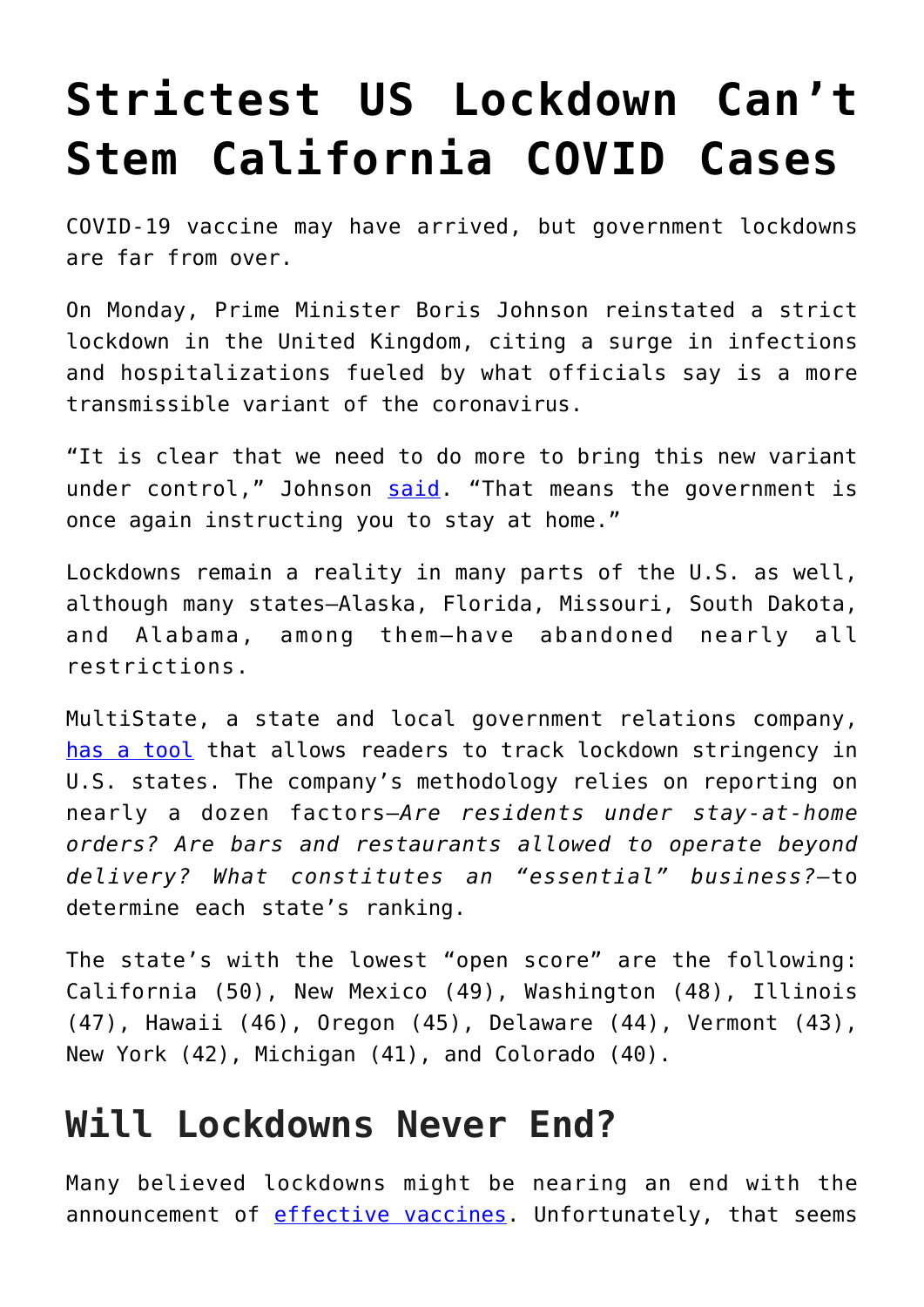far from certain.

Lawmakers continue to rely on lockdowns and various other restrictions in an effort to tame the spread of the virus, but these restrictions come [at heavy costs](https://fee.org/articles/4-life-threatening-unintended-consequences-of-the-lockdowns/) to individuals and economies: job losses, business closures, depression, drug overdoses, and [a massive surge in poverty,](https://www.worldbank.org/en/news/press-release/2020/10/07/covid-19-to-add-as-many-as-150-million-extreme-poor-by-2021) among them.

This evidence in itself would bring into serious question the ethics of infringing on basic freedoms and fundamental human rights in an effort to slow transmission of a virus. However, lockdowns become even more questionable when one considers [evidence](https://fee.org/articles/3-studies-that-show-lockdowns-are-ineffective-at-slowing-covid-19/) that suggests these draconian restrictions seem to have little impact in slowing the spread of the virus.

The aforementioned United Kingdom, for example, is "reimposing" a lockdown, we're told. But data show the UK's lockdown stringency has remained remarkably consistent. The toll of the virus, however, has not.

*Despite the remarkable consistency of the UK's lockdown stringency, the virus has spread at its own pace.*

*This is just one of countless examples that show there is virtually no correlation in lockdowns/lockdown stringency and lower COVID-19 cases/mortality. [pic.twitter.com/NERupiTplR](https://t.co/NERupiTplR)*

*— Jon Miltimore (@miltimore79) [January 5, 2021](https://twitter.com/miltimore79/status/1346492421027340291?ref_src=twsrc%5Etfw)*

## Data in the U.S. tell a similar story.

California, despite having the strictest lockdown in the country, has the most active cases—*by far*. Sure, California is the most populous state in the U.S., [but the 1.4 million](https://www.worldometers.info/coronavirus/usa/california/) [active cases](https://www.worldometers.info/coronavirus/usa/california/) is more than double the next closest state, Florida, which has roughly [609,000 active cases.](https://www.worldometers.info/coronavirus/usa/florida/) On a per capita basis, Californian's active cases are about 30 percent higher than Florida, which has virtually no restrictions in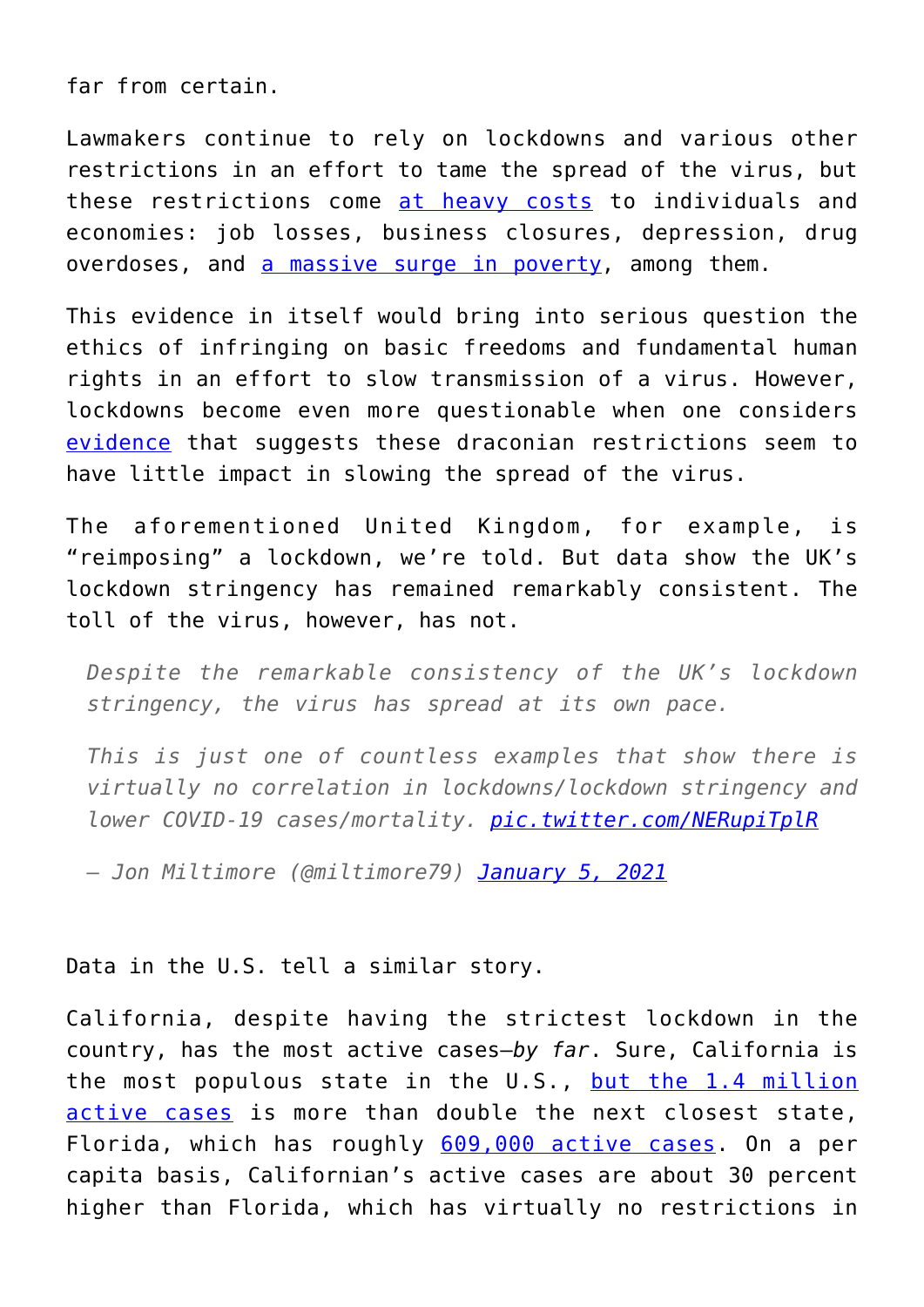place. (To put it another way, California currently represents nearly 17 percent of *all* active cases in the U.S.)

Similar patterns can be found in other strict lockdown states such as New Mexico, Washington, and Illinois—all of which are witnessing sharp upticks in cases and deaths despite having some of the strictest lockdown policies in the U.S.

Counterexamples, however, can also be found. [Oregon](https://www.worldometers.info/coronavirus/usa/oregon/), [Vermont,](https://www.worldometers.info/coronavirus/usa/vermont/) [Delaware,](https://www.worldometers.info/coronavirus/usa/delaware/) and others have seen more modest case increases and deaths with the arrival of winter.

## **The Takeaway: The Fatal Conceit**

The takeaway here isn't that the politicians in Delaware and Vermont had better pandemic plans than lawmakers in California and New Mexico or are achieving better compliance. Indeed, Los Angeles Mayor Eric Garcetti recently pointed out the virus is surging in LA County despite "great compliance" with public health recommendations.

*Los Angeles Mayor Eric Garcetti admits that despite "great compliance" with the rules (mask-mandate, lockdowns) and his county doing "everything right," the virus is still virusing.*

*LA County has had 800,000+ cases & 10,000+ deaths.*

*What if "everything right" is just … WRONG? [pic.twitter.com/zXmQ4sPFym](https://t.co/zXmQ4sPFym)*

*— Scott Morefield (@SKMorefield) [January 3, 2021](https://twitter.com/SKMorefield/status/1345777841410101249?ref_src=twsrc%5Etfw)*

The takeaway is that central planners can't manage the coronavirus. Not effectively anyway. They lack the knowledge and the mechanisms of control necessary to control something as complex as a virus. And to be fair, managing a submicroscopic infectious agent that replicates by transmitting itself through living cells is a rather tall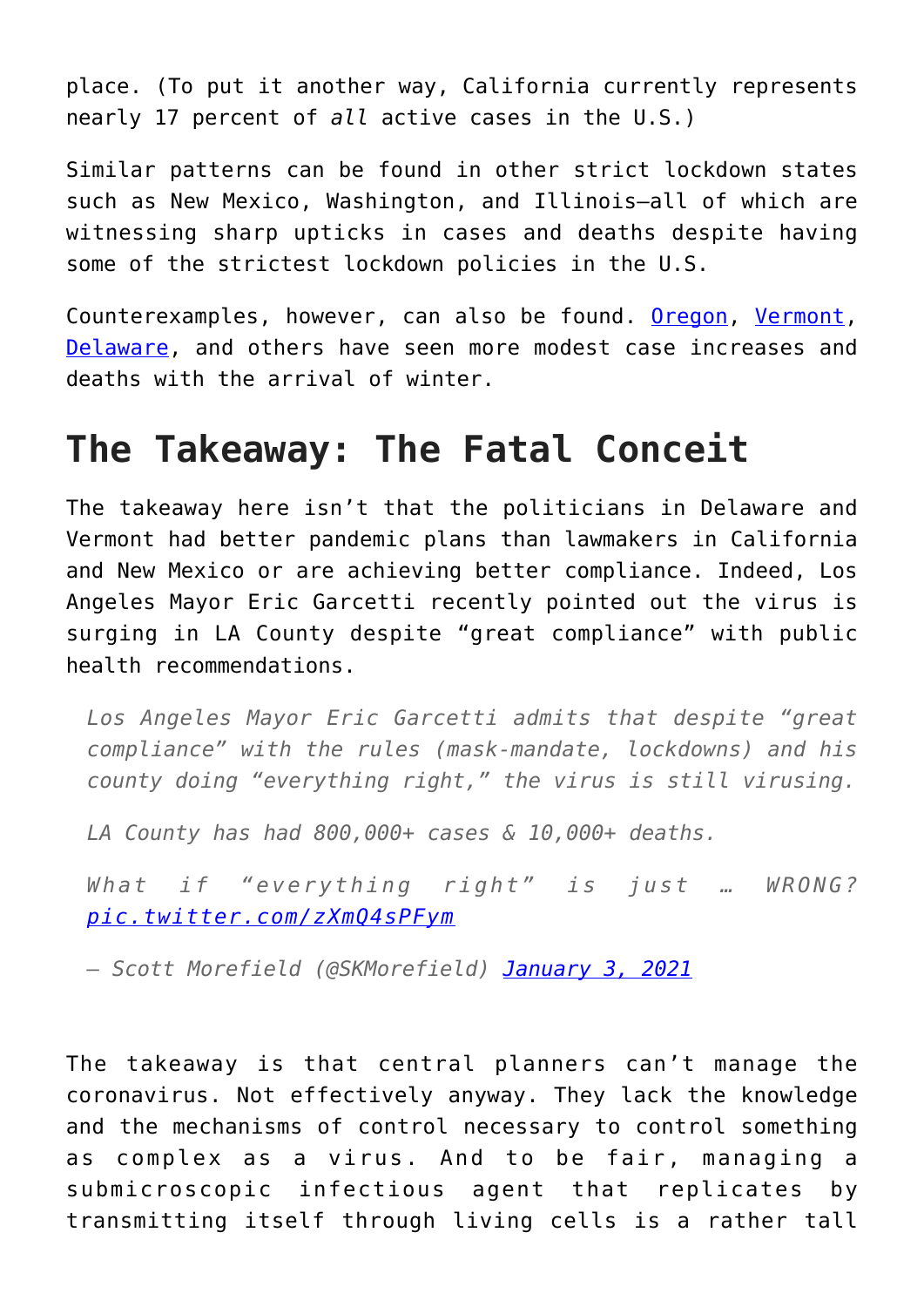task. (Much more complicated than, say, [delivering the mail](https://reason.com/2019/05/10/post-service-lost-2-billion-in-three-months/).)

The inability of central planners to effectively manage the virus needs to be acknowledged. One of the duties of the economist is to offer a dose of reality to those who dream they can create *anything* if they only have enough power.

"The curious task of economics is to demonstrate to men how little they really know about what they imagine they can design," Nobel Prize-winning economist F.A. Hayek famously explained in *[The Fatal Conceit](https://www.amazon.com/gp/product/0226320669/ref=as_li_tl?ie=UTF8&camp=1789&creative=9325&creativeASIN=0226320669&linkCode=as2&tag=intelltakeo0d-20&linkId=c60426493ac8c53f760c8032d880ed02)*.

Lockdowns may not be effective, but that doesn't mean they are going away. Politicians are incentivized to embrace them, [even](https://fee.org/articles/why-politicians-are-incentivized-to-embrace-covid-19-restrictions-even-if-they-don-t-work/) [if they don't work.](https://fee.org/articles/why-politicians-are-incentivized-to-embrace-covid-19-restrictions-even-if-they-don-t-work/)

Perhaps the best way to end the lockdowns is for Americans to remember that all people are born with "[certain unalienable](https://www.archives.gov/founding-docs/declaration-transcript) [Rights,](https://www.archives.gov/founding-docs/declaration-transcript)" and that government exists only to secure these rights.

Once people remember this basic truth, they can find the courage and fortitude to peacefully resist this historic government overreach that has proven [so harmful](https://www.washingtonpost.com/business/2020/12/16/poverty-rising/) to so many.

Fortunately, many are already actively doing so. From [Beverly](https://fee.org/articles/beverly-hills-and-louisville-revolt-against-dining-bans-as-lockdown-defiance-continues-to-spread-across-america/) [Hills](https://fee.org/articles/beverly-hills-and-louisville-revolt-against-dining-bans-as-lockdown-defiance-continues-to-spread-across-america/) to Louisville to New York City and [beyond](https://fee.org/articles/colorado-county-refuses-to-enforce-lockdowns-as-civil-disobedience-spreads-across-america/), Americans are rediscovering the great tradition of civil disobedience.

"I was not born to be forced," the great American poet Henry David Thoreau, author of *[Civil Disobedience](https://www.amazon.com/gp/product/1625009925/ref=as_li_tl?ie=UTF8&camp=1789&creative=9325&creativeASIN=1625009925&linkCode=as2&tag=intelltakeo0d-20&linkId=fa7a0688a0d9c87b990a262970a948b2)*, once asserted. "I will breathe after my own fashion."

It's a principle we never should have forgotten.

—

*This article was originally published on FEE.org. Read the [original article.](https://fee.org/articles/california-has-the-strictest-lockdown-in-the-us-and-the-most-active-covid-cases-by-far/)*